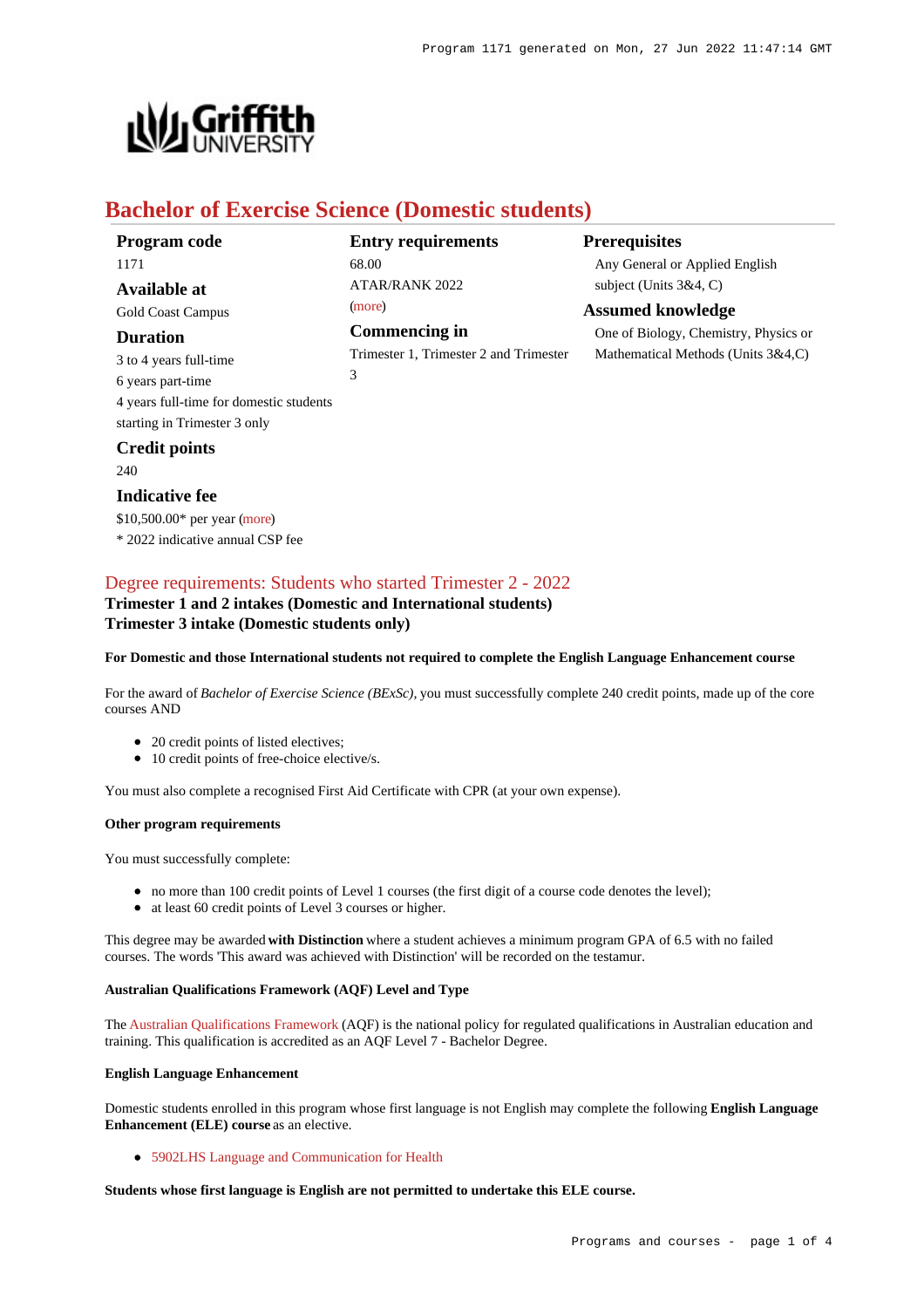## Program learning outcomes **Program learning outcomes**

[Program Learning Outcomes](https://www.griffith.edu.au/__data/assets/pdf_file/0017/134522/PLO-general-advice.pdf) communicate to the community the value of the Griffith educational experience as benchmarked against national qualification standards.

[Program Learning Outcomes for this award](https://www.griffith.edu.au/__data/assets/pdf_file/0027/295623/BExercise-Science-PLO-L7.pdf) describe the knowledge, skills and the application of knowledge and skills you will acquire through studying the Griffith program of your choice.

## [Course list: Students starting Trimester 2 - 2022](https://www148.griffith.edu.au/programs-courses/Program/1171/Courses/Domestic#course-list-content)

**Course offering information in program structures is a guide only. Please check the actual offering information in the Course Catalogue.**

## **Note: Students must check the prerequisite and incompatible requirements before selecting any course within this program.**

### **English Language Enhancement course**

Students required to undertake the English Language Enhancement course must complete 5902LHS in their first trimester of study. The English Language Enhancement course is to be taken in place of a Free-choice elective in your program.

| <b>Trimester</b> |         | Course code Requirement    | <b>Course title</b>                   |    |
|------------------|---------|----------------------------|---------------------------------------|----|
| Tri 2            | 5902LHS | <b>English Enhancement</b> | Language and Communication for Health | 10 |

#### **Year 1**

You must complete the following courses:

| <b>Trimester</b> | Course code | Requirement     | <b>Course title</b>                           | <b>CP</b> |
|------------------|-------------|-----------------|-----------------------------------------------|-----------|
| Tri 2            | 1001AHS     | Core to Program | Foundations of Exercise and Sports Science I  | 10        |
| Tri <sub>2</sub> | 1003AHS     | Core to Program | Foundations of Exercise and Sports Science II | 10        |
| Tri $1,2$        | 1014MSC     | Core to Program | Cells, Tissues and Regulation                 | 10        |
| Tri 2            | 1016MSC     | Core to Program | Anatomy and Physiology Systems I              | 10        |
| Tri 3            | 1008AHS     | Core to Program | <b>Introductory Biomechanics</b>              | 10        |
| Tri $2,3$        | 1002PSY     | Core to Program | Introduction to Psychology 2                  | 10        |
| Tri 3            | 1205MED     | Core to Program | Health Challenges for the 21st Century        | 10        |
| Tri 3            | 1017MSC     | Core to Program | Anatomy and Physiology Systems II             | 10        |

### **Year 2**

You must complete the following courses:

| <b>Trimester</b> | Course code | Requirement     | Course title                                         | CР |
|------------------|-------------|-----------------|------------------------------------------------------|----|
| Tri 1            | 2004AHS     | Core to Program | Exercise, Health and Disease                         | 10 |
| Tri 1            | 2006AHS     | Core to Program | Neural Basis of Movement                             | 10 |
| Tri 1            | 2007AHS     | Core to Program | Musculoskeletal Biomechanics                         | 10 |
| Tri 1            | 2010AHS     | Core to Program | Musculoskeletal Anatomy                              | 10 |
| Tri 2            | 2001AHS     | Core to Program | Physiology of Exercise                               | 10 |
| Tri 2            | 2009AHS     | Core to Program | Motor Learning and Control                           | 10 |
| Tri 2            | 2013AHS     | Core to Program | <b>Research Methods and Statistics</b>               | 10 |
| Tri 2            |             |                 | Free-choice elective                                 | 10 |
| Tri 1,3          | 3006AHS     | Core to Program | <b>Exercise Science Practicum</b><br>(see Note $1$ ) | 10 |

Note 1: Students must undertake 3006AHS in Year 2/Trimester 3 or Year 3/Trimester 1.

## **Year 3**

You must complete the following courses: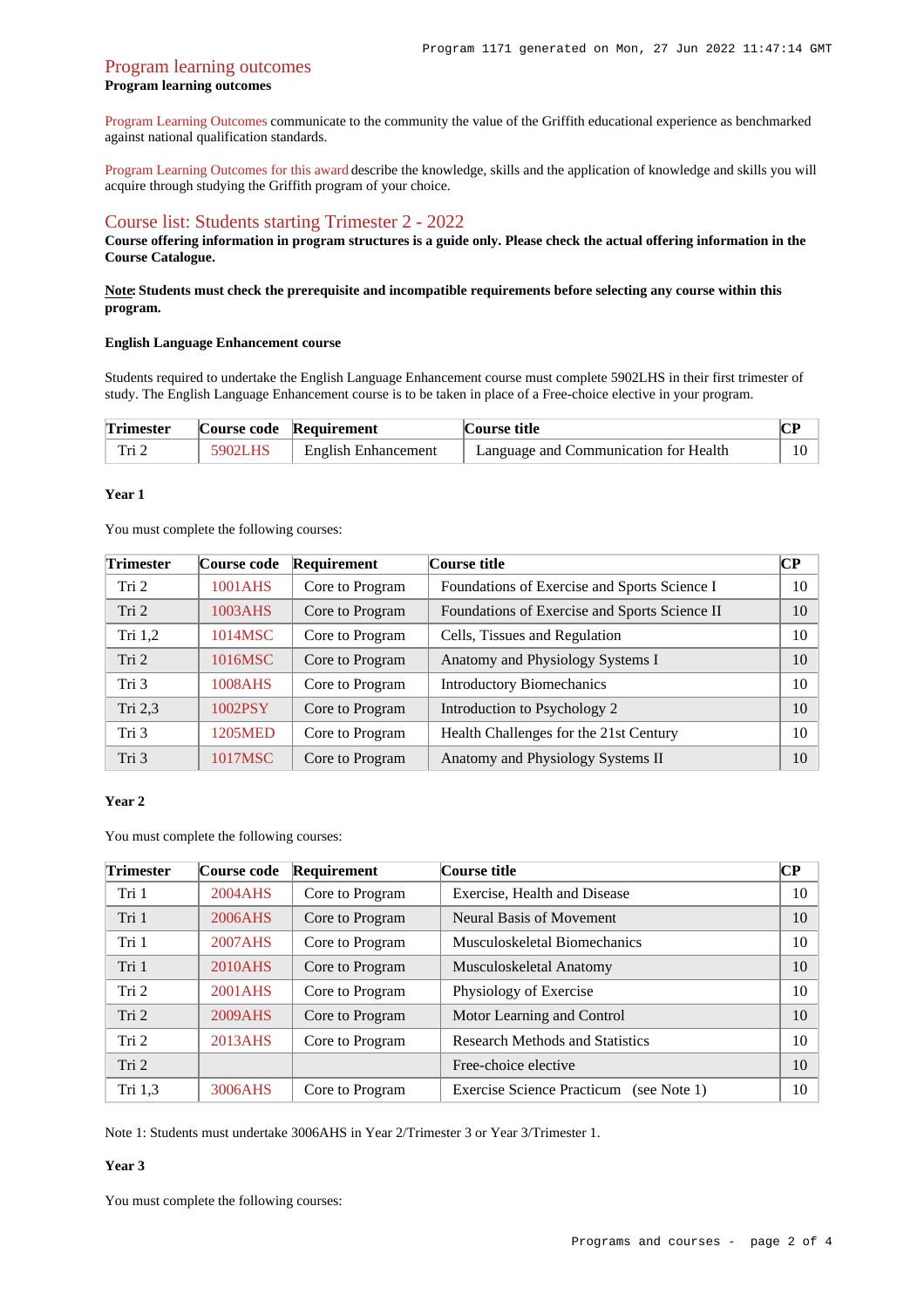Program 1171 generated on Mon, 27 Jun 2022 11:47:14 GMT

| <b>Trimester</b> | <b>Course code</b> | Requirement     | Course title                             | CР |
|------------------|--------------------|-----------------|------------------------------------------|----|
| Tri 1            | 3004AHS            | Core to Program | <b>Clinical Exercise Testing</b>         | 10 |
| Tri 1            | 3009AHS            | Core to Program | <b>Exercise and Sport Psychology</b>     | 10 |
| Tri 1            | 3005AHS            | Core to Program | Exercise Programming and Prescription I  | 10 |
| Tri 1,2          |                    |                 | Listed electives                         | 20 |
| Tri 2            | 3013AHS            | Core to Program | Exercise Programming and Prescription II | 10 |
| Tri 2            | 3138AHS            | Core to Program | <b>Exercise Sports Nutrition</b>         | 10 |

# Electives (2 available) Listed electives

| <b>Trimester</b> | Course code | Requirement        | Course title                                                                | $\bf CP$ |
|------------------|-------------|--------------------|-----------------------------------------------------------------------------|----------|
| Tri 1            | 2003AHS     | Listed<br>Elective | <b>Sports Coaching</b>                                                      | 10       |
| Tri 1            | 3007AHS     | Listed<br>Elective | <b>Injury Prevention and Management</b>                                     | 10       |
| Tri 1            | 3011AHS     | Listed<br>Elective | <b>Fitness Practicum I</b>                                                  | 10       |
| Tri 1            | 3121MED     | Listed<br>Elective | First Peoples Health and Practice                                           | 10       |
| Tri 1,2          | 2018PHM     | Listed<br>Elective | Pharmacology                                                                | 10       |
|                  |             |                    | courseLineOperator                                                          |          |
| Tri 1,2          | 2011PHM     | Listed<br>Elective | Clinical Pharmacology for Allied Health                                     | 10       |
| Tri 1,2          | 3002LFC     | Listed<br>Elective | Community Internship and Partnerships for SDGs                              | 10       |
| Tri 2            | 3001AHS     | Listed<br>Elective | Exercise Science Research Project                                           | 10       |
| Tri 2            | 3008AHS     | Listed<br>Elective | <b>Health Practice Management</b>                                           | 10       |
| Tri 2            | 3012AHS     | Listed<br>Elective | <b>Fitness Practicum II</b>                                                 | 10       |
| Tri 2            | 3601AHS     | Listed<br>Elective | Neuromuscular Pathophysiology                                               | 10       |
| Tri 2            | 3535AHS     | Listed<br>Elective | Harnessing your employability skills                                        | 10       |
| Tri 3            | 3025MSC     | Listed<br>Elective | Essential Skills for the New Health Professional (not<br>offered from 2022) | 10       |

# Free-choice electives

You may select free-choice electives from the list below or any [Undergraduate free-choice elective/s](https://www148.griffith.edu.au/programs-courses/Search/Results?SearchRequestType=CourseCatalogue&AcademicCareerName=UGRD&IsFreeChoiceElective=True) offered across the University provided prerequisites are met. If you require guidance please liaise with your Program Director.